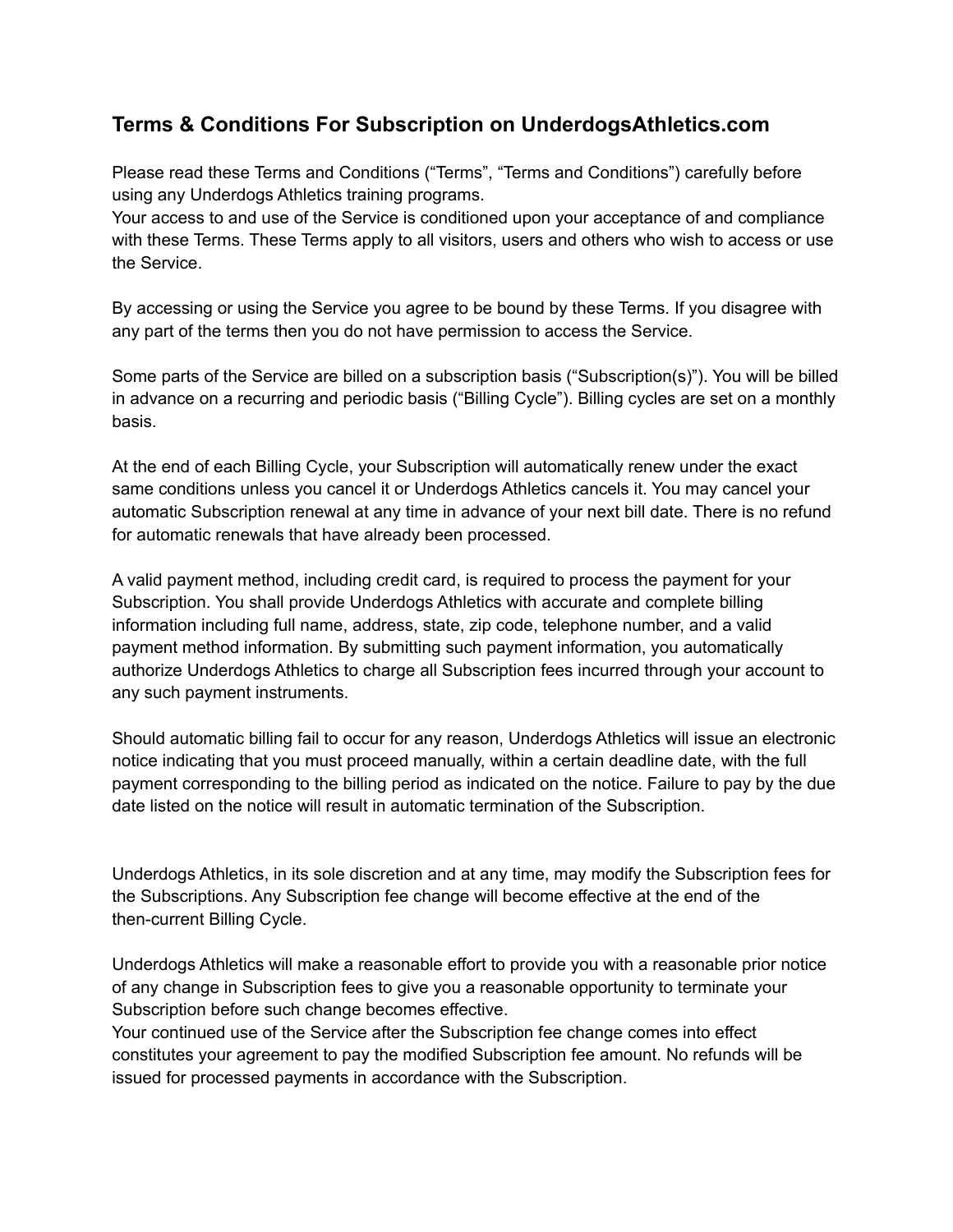Use of this Service may contain links to third party web sites or services that are not owned or controlled by Underdogs Athletics.

Underdogs Athletics has no control over, and assumes no responsibility for the content, privacy policies, or practices of any third party web sites or services. We do not warrant the offerings of any of these entities/individuals or their websites.

You acknowledge and agree that Underdogs Athletics shall not be responsible or liable, directly or indirectly, for any damage or loss caused or alleged to be caused by or in connection with use of or reliance on any such content, goods or services available on or through any such third party web sites or services.

We strongly advise you to read the terms and conditions and privacy policies of any third party web sites or services that you visit.

These terms shall be governed in accordance with the laws of the State of Nevada. Our failure to enforce any right or provision of these Terms will not be considered a waiver of those rights. If any provision of these Terms is held to be invalid or unenforceable by a court, the remaining provisions of these Terms will remain in effect. These Terms constitute the entire agreement between us regarding our Service, and supersede and replace any prior agreements we might have had between us regarding the Service.

We reserve the right, at our sole discretion, to modify or replace these Terms at any time. If a revision is material we will provide at least 15 days notice prior to any new terms taking effect. What constitutes a material change will be determined at our sole discretion.

By continuing to access or use our Service after any revisions become effective, you agree to be bound by the revised terms. If you do not agree to the new terms, you are no longer authorized to use the Service.

#### **GDPR Compliance & Privacy Policy**

Underdogs Athletics knows that you care how information about you is used and shared, and we appreciate your trust that we will do so carefully and sensibly. In accordance with the General Data Protection Regulation (GDPR), Underdogs Athletics has updated our privacy policy to provide you with increased transparency into the personal data it collects, how it is used, and the controls you have over your personal data. By using the underdogsathletics.com website, and all affiliated Underdogs Athletics pages, you are accepting the practices described in this Privacy Policy.

This Privacy Policy sets forth the policies and practices with respect to information or data that is received or gathered regarding members, visitors and users (collectively "you" and "your"). www.underdogsathletics.com and all related sites of Underdogs Athletics may be referred to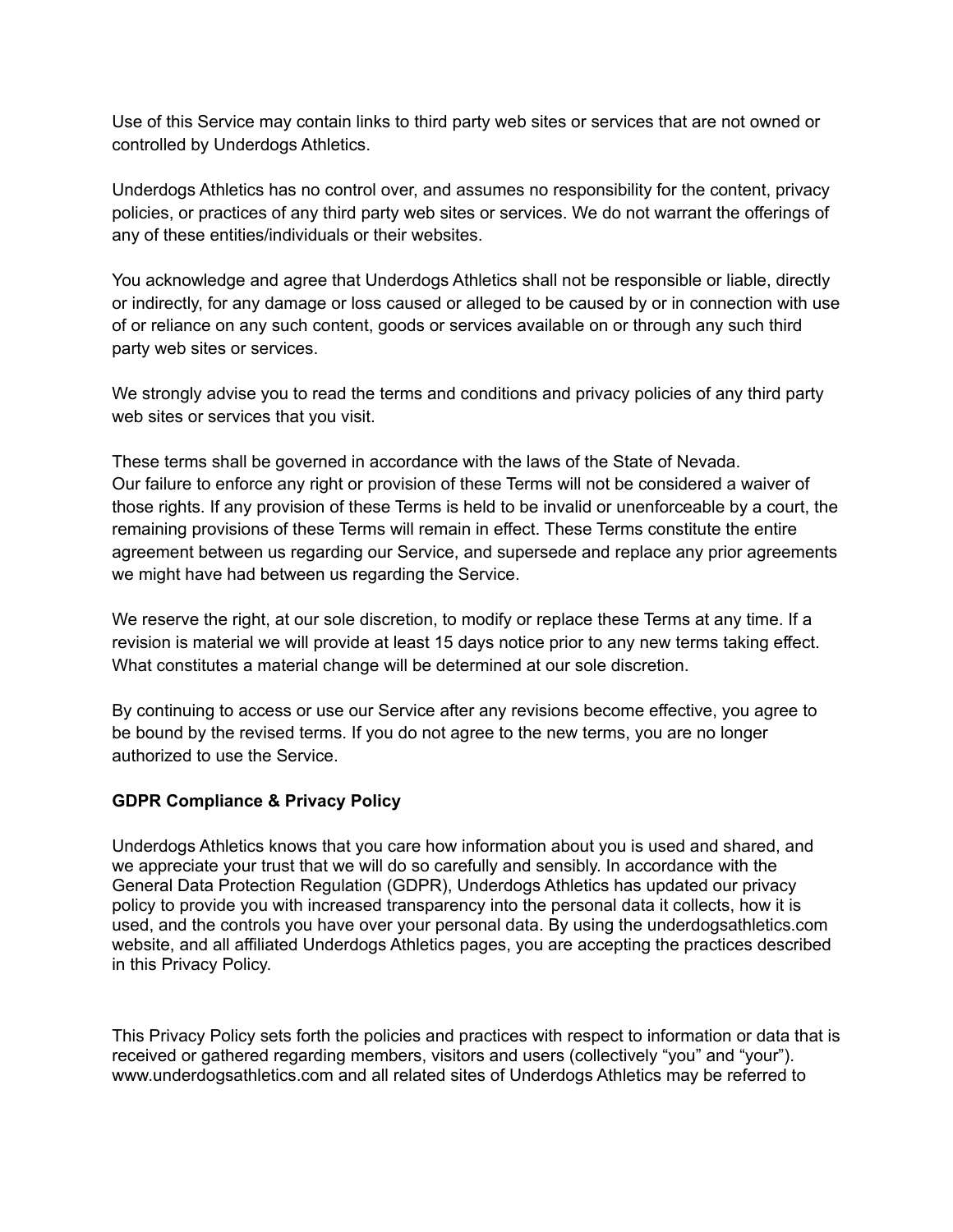collectively as "www.underdogsathletics.com", "Underdogs Athletics", "Underdogs", "us", "we", "Site", "Website" or "the Company".

CAREFULLY READ THIS PRIVACY POLICY BECAUSE BY YOUR USE OF THIS SITE AND ITS SERVICES YOU WILL BE EXPRESSLY SIGNIFYING THAT YOU AGREE TO THIS POLICY AND THAT YOU ASSENT TO THE TERMS OF THIS AGREEMENT, INCLUDING THE USE OF ANY PERSONAL INFORMATION THAT YOU SUPPLY OR THAT IS COLLECTED ABOUT YOU AS DETAILED IN THIS PRIVACY POLICY. IF YOU DO NOT EXPRESSLY AGREE WITH ALL OF THE TERMS OF THIS PRIVACY POLICY YOU SHOULD NOT USE THIS SITE OR ITS SERVICES.

# **Copyright Notice**

The texts, images, graphics and the layout of this website displayed on this website are subject to copyright. Violations of this will be prosecuted both under civil and criminal law. Reproduction of all or part of this website is only permitted with the prior written consent of Underdogs Athletics. The individual use does not authorize the transfer of content to third parties. Trademarks used on this website are protected and all rights are owned by the respective trademark owners.

All programming, workouts, e-books, and any written or visual materials produced by Underdogs Athletics and accessed via this website or Subscription are subject to copyright. Violations of this will be prosecuted both under civil and criminal law. Reproduction of all or part of any programming, workouts, or media is only permitted with the prior written consent of Underdogs Athletics.

## **Email Communications**

The sending and receiving of emails serves to speed up the communication and the preparation of general communication, business deals or the support of customer service. On the way from sender to recipient, e-mails could be read, falsified, lost or misdirected and delivered late. For these reasons, contracts and declarations of intent by e-mail can not be concluded effectively or deemed as handed over to our company. These statements and any legal notices will become effective only after written confirmation by you.

Any liability of our company for claims that could be based on communication by e-mail is excluded.

By accepting communication by email with our company you accept these conditions. It is your responsibility to ensure that information and content that you download to your systems or otherwise select is checked for viruses or other destructive features.

# **Gen. Information**

The information on the websites of Underdogs Athletics and publications published in our name are exclusively for private use. Underdogs Athletics makes no representation that the information on these websites or in our publications is suitable or usable for other services and ancillary services.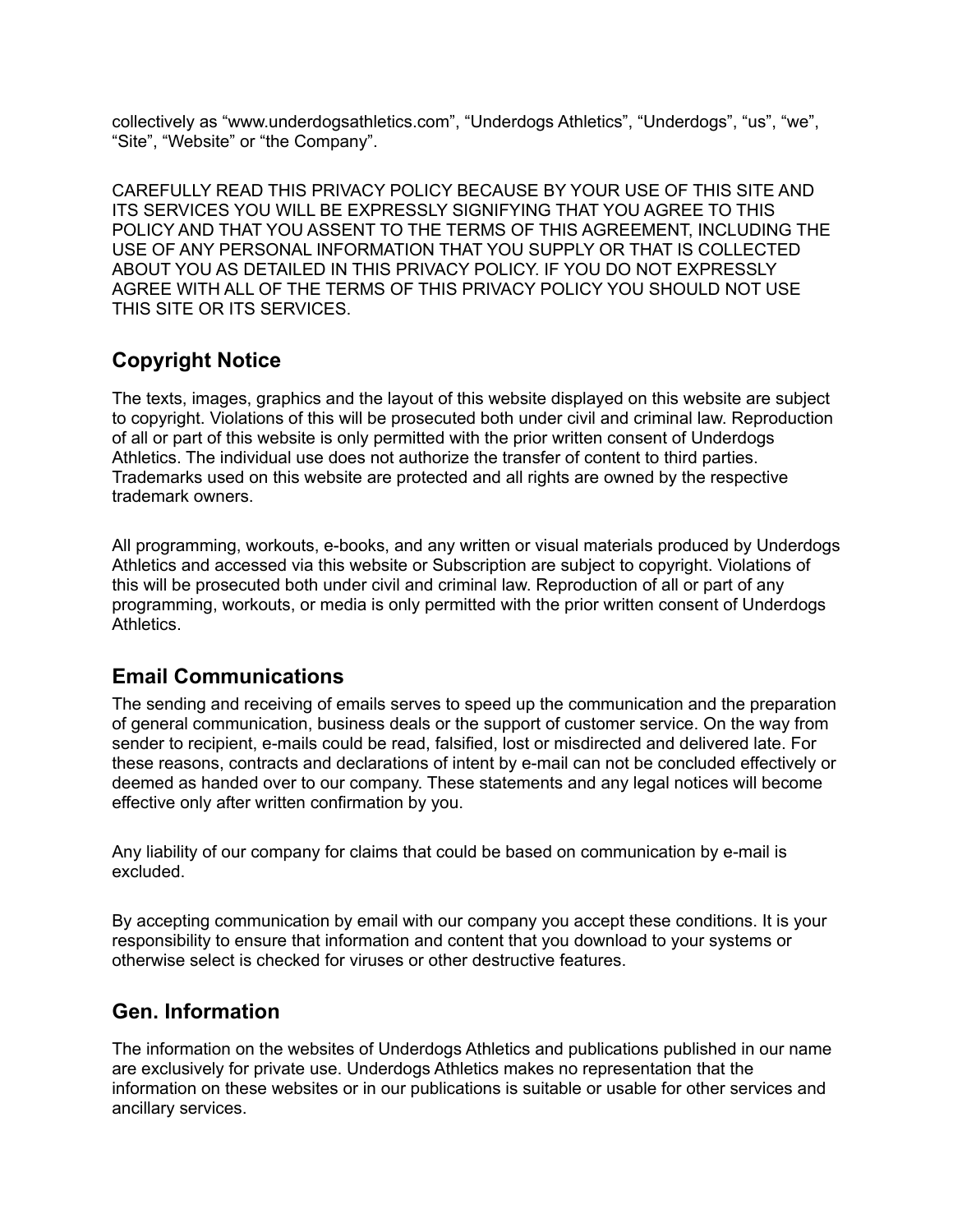## **Data Protection**

For us, Underdogs Athletics, the protection of your personal data is a very important concern. It is therefore natural for us to deal with your personal data in compliance with the applicable legal data protection provisions.

With this privacy policy we explain to you which data in the context of the use of this website are collected, processed and used for which purposes and which rights you are entitled to.

## **Data Processing**

As is typical with many websites, the retrieval of the individual web pages from our web servers and the web analytics software Google Analytics we use automatically collects and processes the following non-personal data:

### **Personal Data Collection**

We reserve the right to collect, process and use personal data such as your name, postal address, email address or other contact details if they have been entered by you on the website and transmitted to us and to the extent that such collection, processing and use is permitted by law or covered by your consent.

Financial information may be collected directly from you depending on your use of the website, only if you directly enter it. This financial information will not be stored nor utilized for future use.

## **External Source Information**

For reasons such as improving personalization of our service (i.e., providing better product recommendations or special offers that we think will interest you), we might receive information about you from other sources and add it to our account information.

Your data may be destroyed upon your direct request to Underdogs Athletics.

## **DATA PROCESSING**

Personal data processed during a financial transaction, or inquiry may include:

- Identification data, ex. Name, Address, Email
- Personal characteristics, ex. DOB
- Cookie information

**Logging**